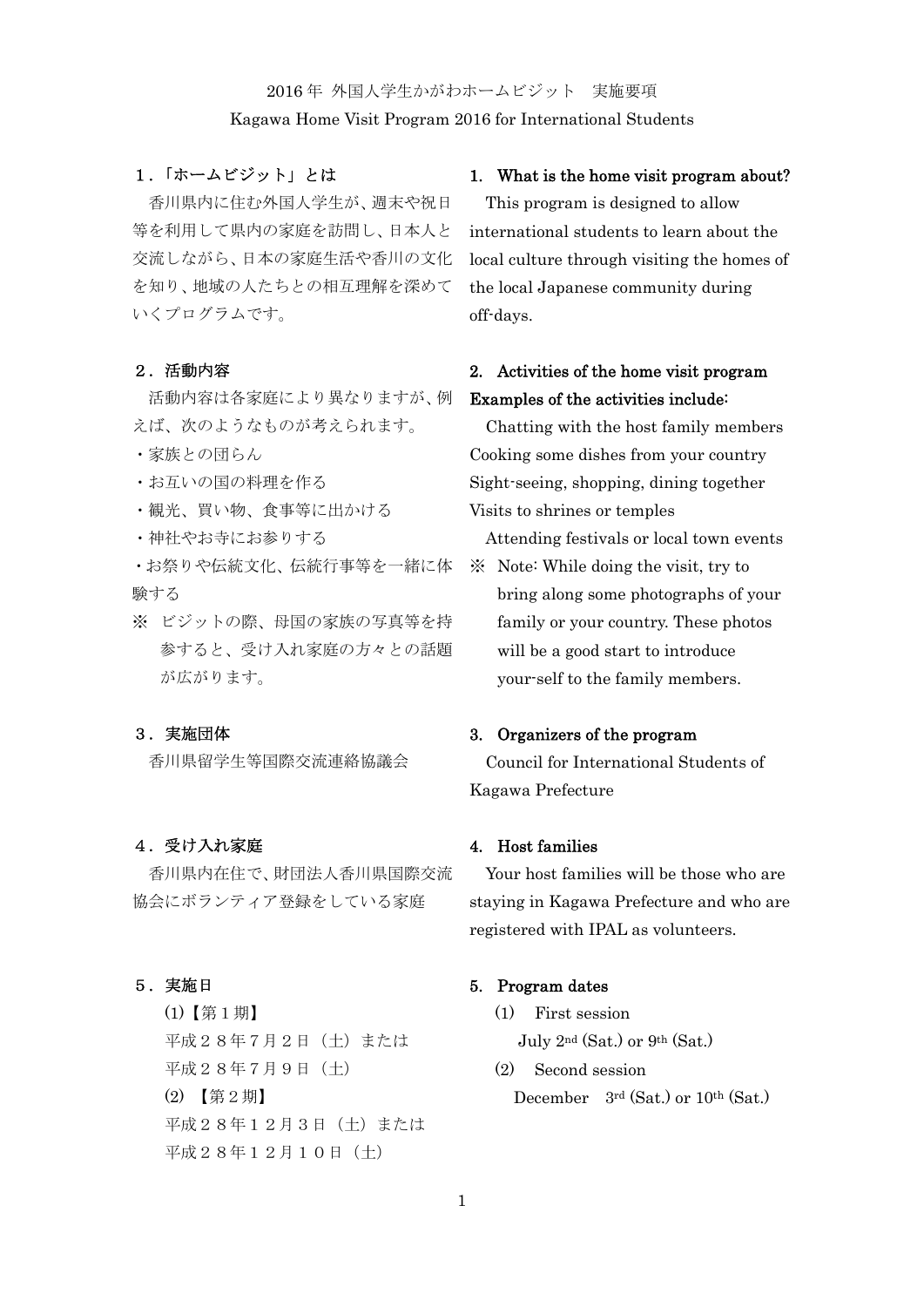申請書に、いずれの日に参加できるか ○をしてください。両日に○をつける場 合は、参加日が決定するまで、両日とも 参加できるようにしておいてください。

### 6.申し込み方法

所定の申込書(各大学や日本語学校等、財 団法人香川県国際交流協会の担当部署で配 布、または香川県留学生等国際交流連絡協議 会ホームページからダウンロード)に必要事 項を記入のうえ、所属校の担当係に提出して ください。

申し込みの際には、保険証のコピーも添付 するようにしてください。

### 7.参加費:100円(保険料)

 留学生に対するガイダンス実施日に集金 します。

#### 8.応募締切

- (1) 【第 1 期】5 月 11 日(水)必着
- (2) 【第 2 期】10 月 19 日(水)必着

### 9.応募資格

 香川県内の大学や日本語学校等に在籍し、 「留学」ビザを有し、保険(国民健康保険、 海外旅行保険、学生教育研究災害傷害保険 等)に加入している外国人学生。ガイダンス に参加すること。欠席した場合、資格なしに なります。

10.募集人数:10~20 名

※ただし、状況により受け入れ家庭を紹介で きない場合もあります。

Choose your preferred dates on the application form. If both dates are chosen, keep those dates open until we inform you of the selected date.

### 6. Application procedure

Forms can be obtained from the respective departments dealing with international students, or they can be downloaded from the homepage of Council for International Students of Kagawa Prefecture. Fill them out and send them by mail or by hand to the respective sections in charge of international students. A copy of your insurance is required upon application.

7. Participation fees: 100 yen (for insurance). To be collected during the Guidance Day.

#### 8. Application period

(1) First session: must arrive by May 11<sup>th</sup> (Wed.) (2) Second session: must arrive by Oct. 19th (Wed.)

### 9. Eligibility

International students enrolled in educational institutions in Kagawa Prefecture, holding 'college visa' permits and in possession of an insurance policy. Attendance to the guidance session is mandatory. Note that absentees will be disqualified from the home visit.

#### 10. Number of participants: 10 to 20

Note that we may not be able to match all participants due to the limited number of host families.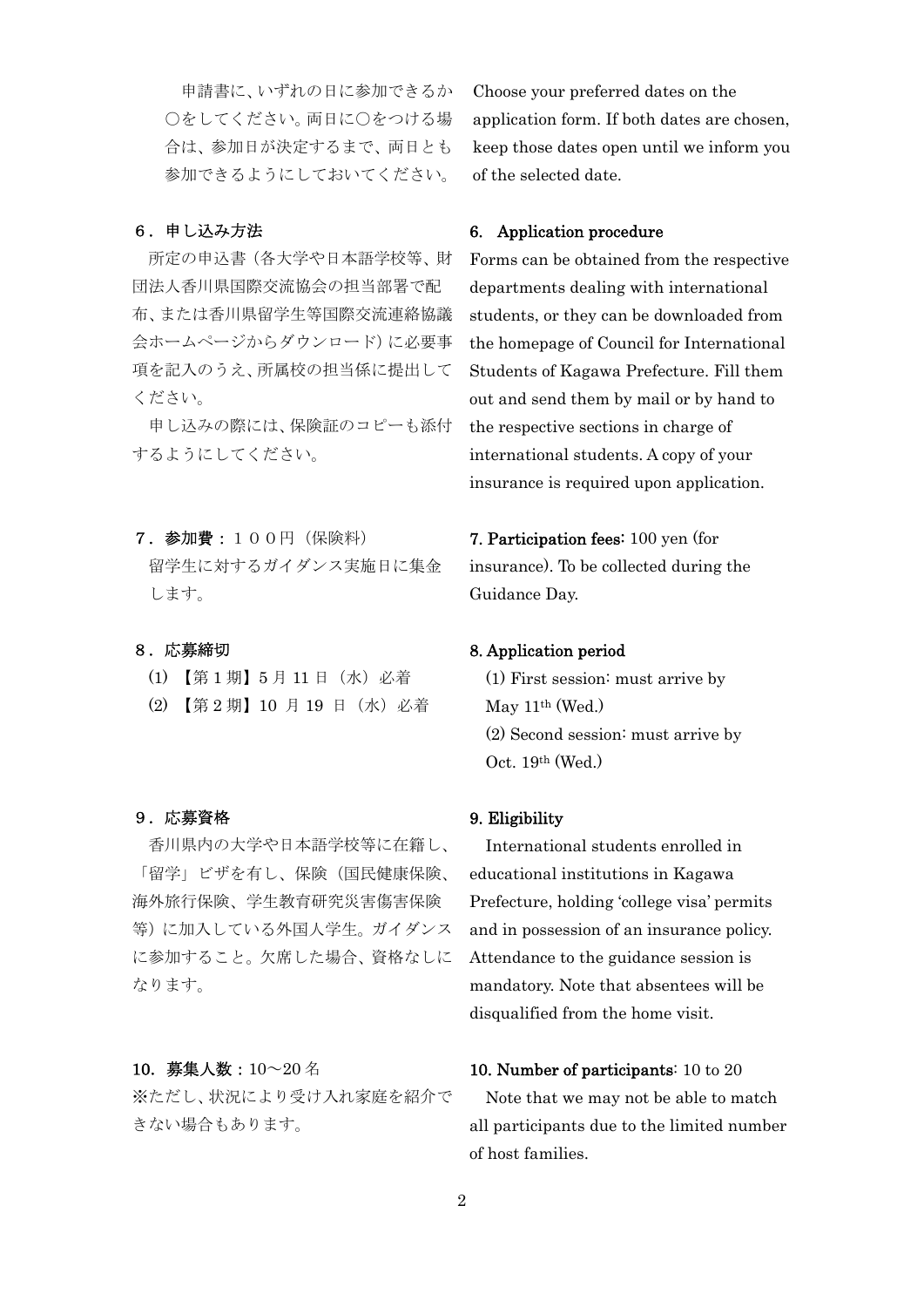### 11.参加成立の通知

申込は、申込書に記載されたメールアドレス に事務局からメールを送信し、「参加します」 と返信した時点で、完了します。申込書を提 出しただけでは完了しませんので、ご注意く ださい。

 事務局からの連絡事項は、メールで行いま すので、定期的に確認してください。

### 12.応募からホームビジットまでの流れ

【第1期】

- ・ 4 月中旬 申込書配布
- ・ 5 月 11 日(水)申し込み締め切り
- ・ 5 月中下旬 受け入れ家庭・留学生のマ ッチング
- ・ 5 月 27 日(金) 留学生に対するガイ ダンス(会場:香川大学研究交流棟 6 階 第 3 講義室 時間:18:00~)
- ・ 6 月 17 日(金)対面式(会場:香川大 学多目的ホール 時間:18:30~)。対 面式後、各自(各組)で交流の計画等を 話し合ってください。
- ・ 7 月 2 日(土)または7月 9 日(土) ホ ームビジット日
- ・ 7 月 29 日(金)感想文提出(※)

## 【第2期】

- ・ 10 月上旬 申込書配布
- ・ 10 月 21 日(金)申し込み締め切り
- ・ 11 月上中旬 受け入れ家庭・留学生の マッチング
- 11 月 4 日 (金) 留学生に対するガイダ ンス(場所:香川研究交流棟5階研究者 交流スペース 時間:18:00~)

### 11. Acceptance of participation

After the application forms are received, the Secretariat (Kagawa University) shall email the successful candidates with a note that says 'Participation accepted'. Please note that mere submission of the application form does not guarantee acceptance of participation.

### 12. Time-flow of the program

### First session

- Early April: Obtain application forms
- May  $13<sup>th</sup>$  (Wed.): Closing date for application
- Early to mid-May: Matching of families with students
- May  $27<sup>th</sup>$  (Fri.): Guidance for students. (Venue: Kagawa University Joint Research Building 6F, 1800-).
- June 17<sup>th</sup> (Fri.): Matching Ceremony for all participants. (Venue: Kagawa University Olive Square, 18:30-). After the ceremony, students should plan with the host families on how and when to meet up
- July  $2<sup>nd</sup>$  (Sat.) or  $9<sup>th</sup>$  (Sat.): Home visit
- ・ July 29th (Fri.): Deadline for mini-report\*

# Second session

- Early Oct.: Obtain application forms
- Oct.  $21^{st}$  (Fri.): Closing date for application
- Early to mid-Nov.: Matching of families with students
- Nov.  $4<sup>th</sup>$  (Fri.): Guidance for students (Venue: Kagawa University Joint Research Building 5F, 1800-).